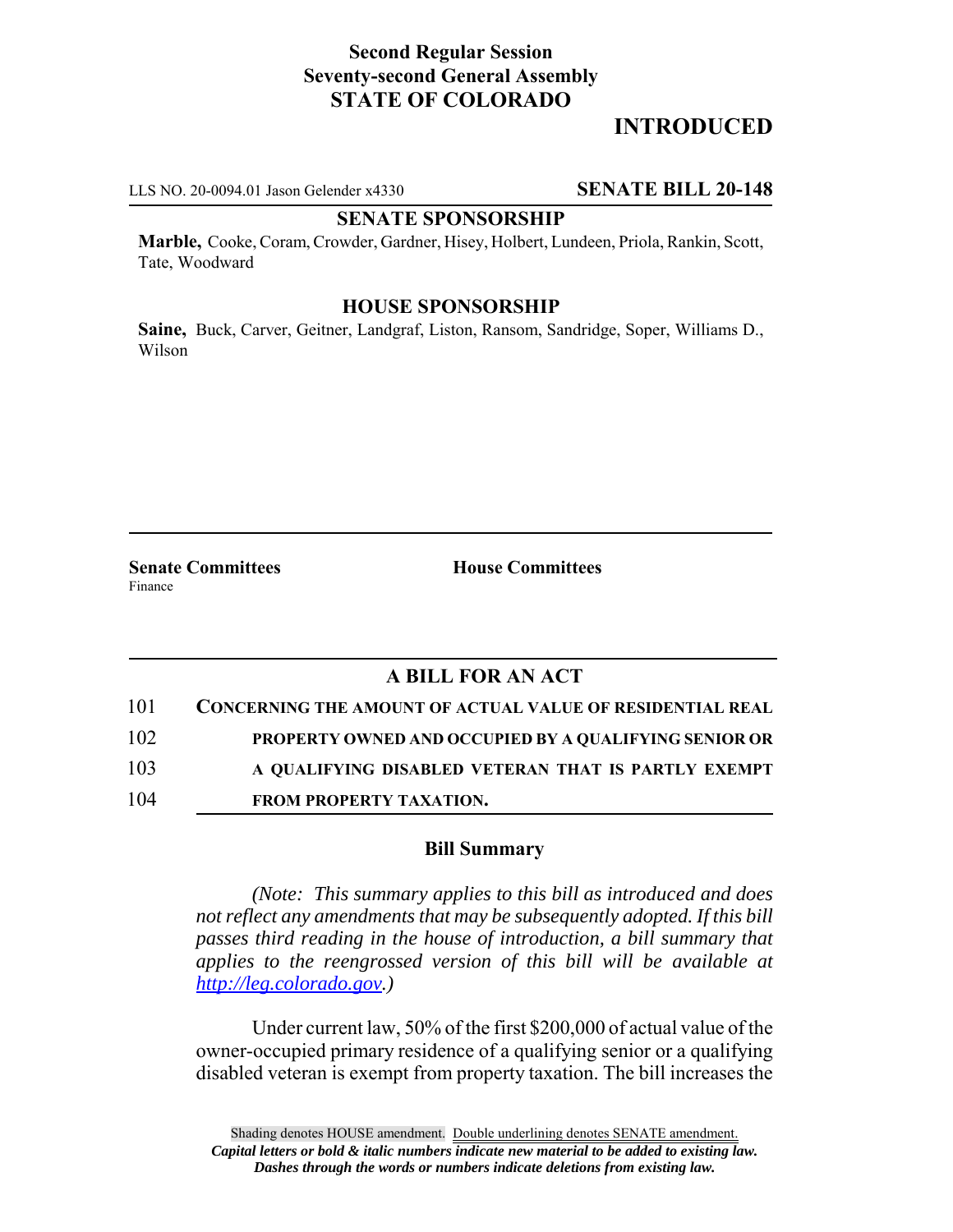\$200,000 to \$435,000 for the 2020 property tax year to account for the increase in the average actual value of residential real property, excluding new residential construction when initially constructed, in the state from January 1, 2002, when the exemption for qualifying seniors first took effect, through December 31, 2019. Thereafter, the bill annually increases or decreases the amount of actual value of which 50% is exempt by a percentage equal to the percentage change in the average actual value of residential real property, excluding new construction when initially constructed, in the state, as determined by the state property tax administrator.

*Be it enacted by the General Assembly of the State of Colorado:*

**SECTION 1.** In Colorado Revised Statutes, 39-3-203, **amend** (1)

introductory portion, (1.5)(a) introductory portion, and (1.5)(a.5); and **add**

4  $(1.7)$  as follows:

## **39-3-203. Property tax exemption - qualifications - definition.**

 (1) EXCEPT AS OTHERWISE PROVIDED IN SUBSECTION (1.7) OF THIS SECTION, for the property tax year commencing January 1, 2002, for property tax years commencing on or after January 1, 2006, but before January 1, 2009, and for property tax years commencing on or after January 1, 2012, fifty percent of the first two hundred thousand dollars of actual value of residential real property that as of the assessment date is owner-occupied and is used as the primary residence of the owner-occupier shall be exempt from taxation, and for property tax years commencing on or after January 1, 2003, but before January 1, 2006, and on or after January 1, 2009, but before January 1, 2012, fifty percent of zero dollars of actual value of residential real property that as of the assessment date is owner-occupied and is used as the primary residence of the owner-occupier shall be exempt from taxation if:

 (1.5) (a) EXCEPT AS OTHERWISE PROVIDED IN SUBSECTION (1.7) OF THIS SECTION, for property tax years commencing on or after January 1,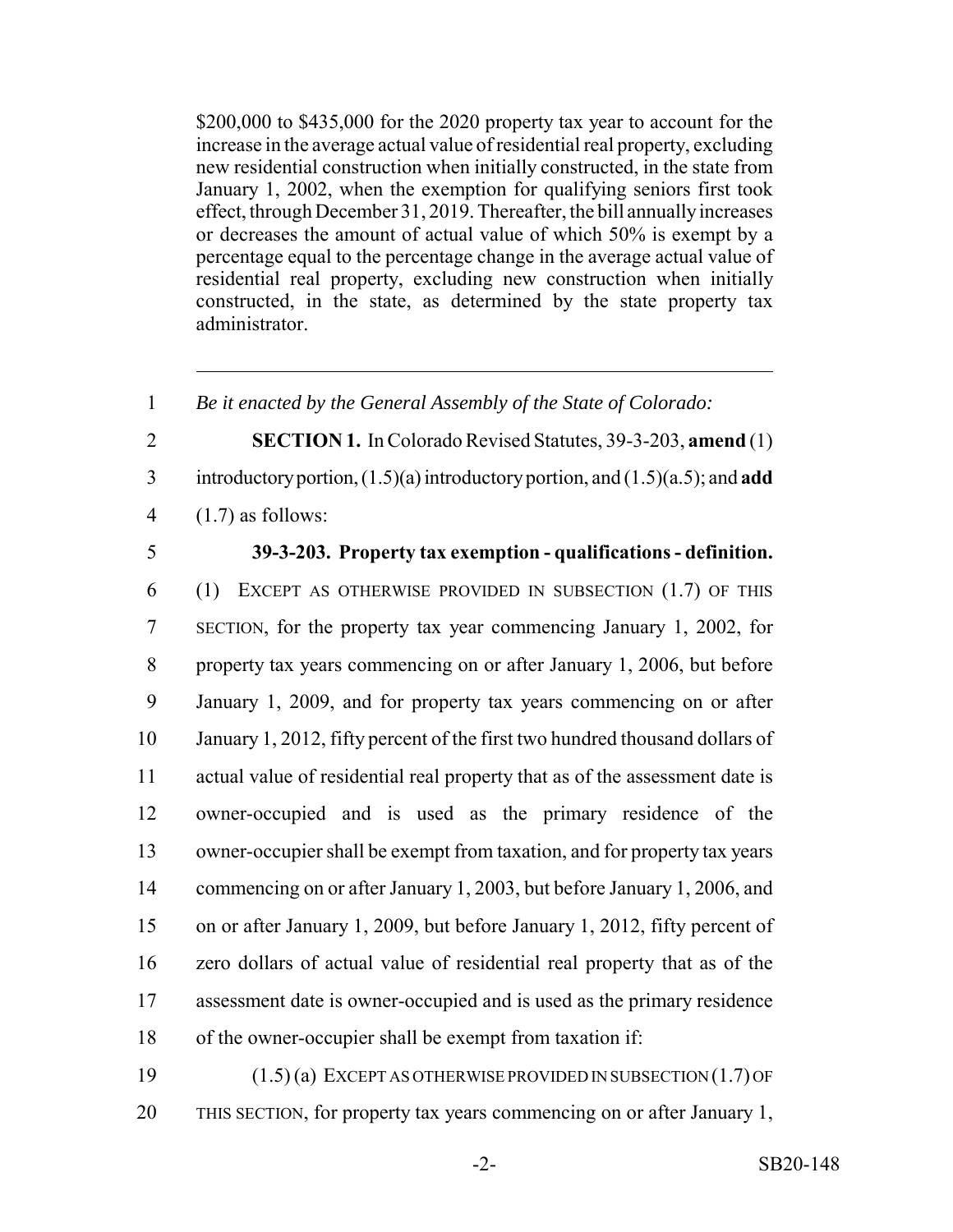2007, fifty percent of the first two hundred thousand dollars of actual value of residential real property that as of the assessment date is owner-occupied and is used as the primary residence of an owner-occupier who is a qualifying disabled veteran shall be exempt from taxation if:

 (a.5) EXCEPT AS OTHERWISE PROVIDED IN SUBSECTION (1.7) OF THIS SECTION, for property tax years commencing on or after January 1, 2015, fifty percent of the first two hundred thousand dollars of actual value of residential real property that as of the assessment date is owner-occupied and is used as the primary residence of an owner-occupier who is the surviving spouse of a qualifying disabled 12 veteran who previously received an exemption under  $\frac{\partial^2 u}{\partial x^2}$  (a) of this 13 subsection  $(1.5)$  SUBSECTION  $(1.5)(a)$  OF THIS SECTION is exempt from taxation.

 (1.7) (a) FOR THE PROPERTY TAX YEAR COMMENCING JANUARY 1, 2020, THE AMOUNT OF EACH EXEMPTION ALLOWED BY SUBSECTION (1) OR 17 (1.5) OF THIS SECTION IS FIFTY PERCENT OF THE FIRST FOUR HUNDRED THIRTY-FIVE THOUSAND DOLLARS OF ACTUAL VALUE OF THE RESIDENTIAL REAL PROPERTY, AS OF THE ASSESSMENT DATE, FOR WHICH THE 20 EXEMPTION IS CLAIMED. FOR EACH SUCCEEDING PROPERTY TAX YEAR, THE 21 AMOUNT OF EACH EXEMPTION ALLOWED BY SUBSECTION (1) OR (1.5) OF THIS SECTION IS THE SUM OF THE AMOUNT OF THE EXEMPTION FOR THE 23 PRIOR YEAR AND THE ADJUSTMENT FACTOR, AS DETERMINED BY THE ADMINISTRATOR.

25 (b) AS USED IN THIS SUBSECTION (1.7), FOR ANY PROPERTY TAX YEAR, "ADJUSTMENT FACTOR" MEANS THE PRODUCT OF THE AMOUNT OF THE EXEMPTION FOR THE PRIOR PROPERTY TAX YEAR AND THE POSITIVE OR